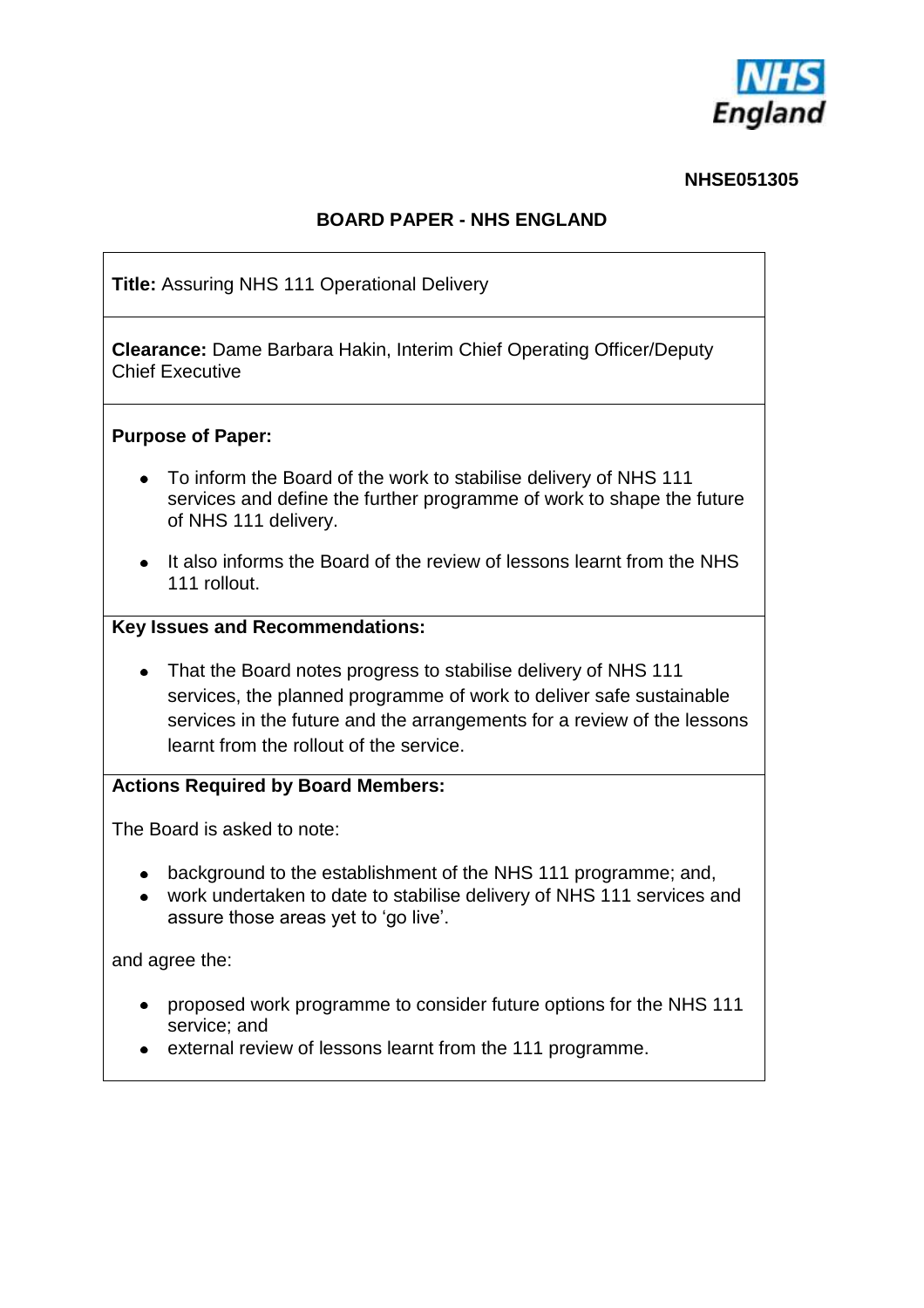## **Assuring NHS 111 Operational Delivery**

- 1. The Board was updated at its last meeting, on the recent performance of NHS 111 providers, and what NHS England has been doing to ensure stability of the service. The Board agreed that NHS England needs to concentrate its efforts on assuring an effective and sustainable NHS 111 service for the future, whilst recognising that CCGs are the commissioners of this service and that individual providers must take responsibility for delivering the agreed standards of care.
- 2. This paper outlines the proposed programme scope and plan to take this forward. In moving forward, it is important to learn vital lessons from the past about how the NHS 111 was prepared and launched. Moreover, it is important that NHS England identifies the reasons for some of the service deficiencies and avoids similar problems when implementing other, future, programmes.

## **Background to the NHS 111 Programme**

- 3. NHS 111 was introduced to make it easier for the public to access urgent healthcare services. It was considered that patients in England were confused about where they should turn for medical care when GP surgeries were closed, or when they were away from home, and almost a third of people who needed out of hours care went straight to an Accident and Emergency (A&E) Department.
- 4. The NHS 111 service was co-designed by the NHS and Department of Health and specified nationally so that a consistent identity and quality of service would be maintained across the country. It is commissioned and will be delivered locally by the NHS in a way that is most appropriate for any given area. Calls are answered by trained advisers, supported by experienced clinicians, who assesses the caller's needs and determine the most appropriate course of action, including:
	- callers who can care for themselves will have information, advice and  $\bullet$ reassurance provided;
	- callers requiring further care or advice will be referred to a service that has the appropriate skills and resources to meet their needs;
	- callers facing an emergency will have an ambulance despatched without delay; and
	- callers requiring services outside the scope of NHS 111 will be signposted to an alternative service.
- 5. NHS 111 operates to four core principles:
	- Completion of a clinical assessment and information on the first call without the need for a call back.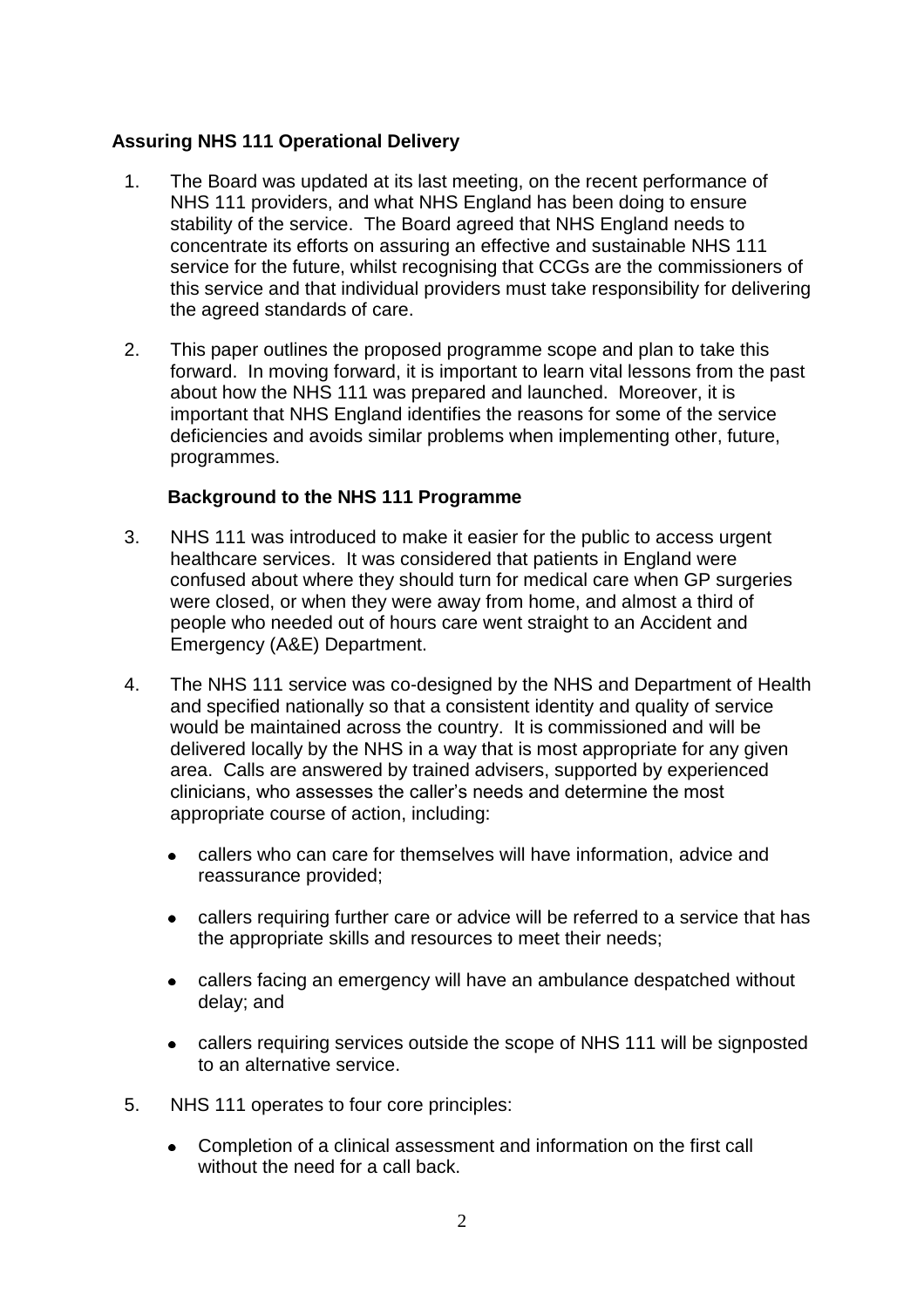- Ability to refer callers to other providers without the caller being re-triaged.
- $\bullet$ Ability to transfer clinical assessment data to other providers and book appointments where appropriate.
- Ability to dispatch an ambulance without delay.
- 6. Local commissioners have also been able to include additional functionality to their services, such as an 'End of Life' register to manage certain callers differently, and which has now been rolled out across London.
- 7. NHS 111 is an urgent care phone line. NHS 111 was always intended to replace NHS Direct's 0845 4647 service. However, it has also become standard to incorporate GP out-of-hours telephone access too. While this has never been centrally mandated, local commissioners felt it appropriate to avoid unnecessary duplication of services, and to simplify the route to NHS care for patients. While these are not recorded centrally, we estimate GP out of hours services receive around 7.5m calls per year.
- 8. NHS 111 also has a clear clinical governance regime based on meaningful and effective local clinical leadership. Coupled with this is the principle that NHS 111 clinical governance is about the whole patient journey and not just the telephone call at the outset. It was, therefore, expected that the Clinical Governance Group should bring together all of the key local stakeholders from the local health economy to work together to understand how their local urgent and emergency care system is working and, together, to develop ways of constantly improving the quality of that service.
- 9. NHS 111 was first launched as a series of four small-scale local pilots, beginning with County Durham and Darlington in August 2010, run by the North East Ambulance Service NHS Foundation Trust. NHS Direct ran the remaining three pilots in Lincolnshire, Nottingham City and Luton, which launched between October and December 2010. The former Secretary of State announced a deadline for full rollout of April 2013 in December 2010, requesting local commissioners to submit further plans for local pilots using different models and providers. Several new sites were launched between the summer of 2011 and spring 2012, including Derbyshire, Isle of Wight, Lancashire, Hillingdon and Inner North West London. However, due to lengthy procurement exercises in the rest of the country the vast majority of sites planned to go live shortly before the deadline in February and March 2013.
- 10. Once the commissioners and the central Department of Health team had signed off a site as being ready to 'go live' it would enter into a 'soft-launch' phase, where out of hours numbers would be routed into 111, so the service only had to cope with existing demand. This usually lasted for between 2 to 4 weeks at which point the service would be advertised locally, with leafletdrops, radio adverts, and information in GP surgeries.
- 11. Local commissioners have always had responsibility for the commissioning and procurement of NHS 111 services. They were supported by a small,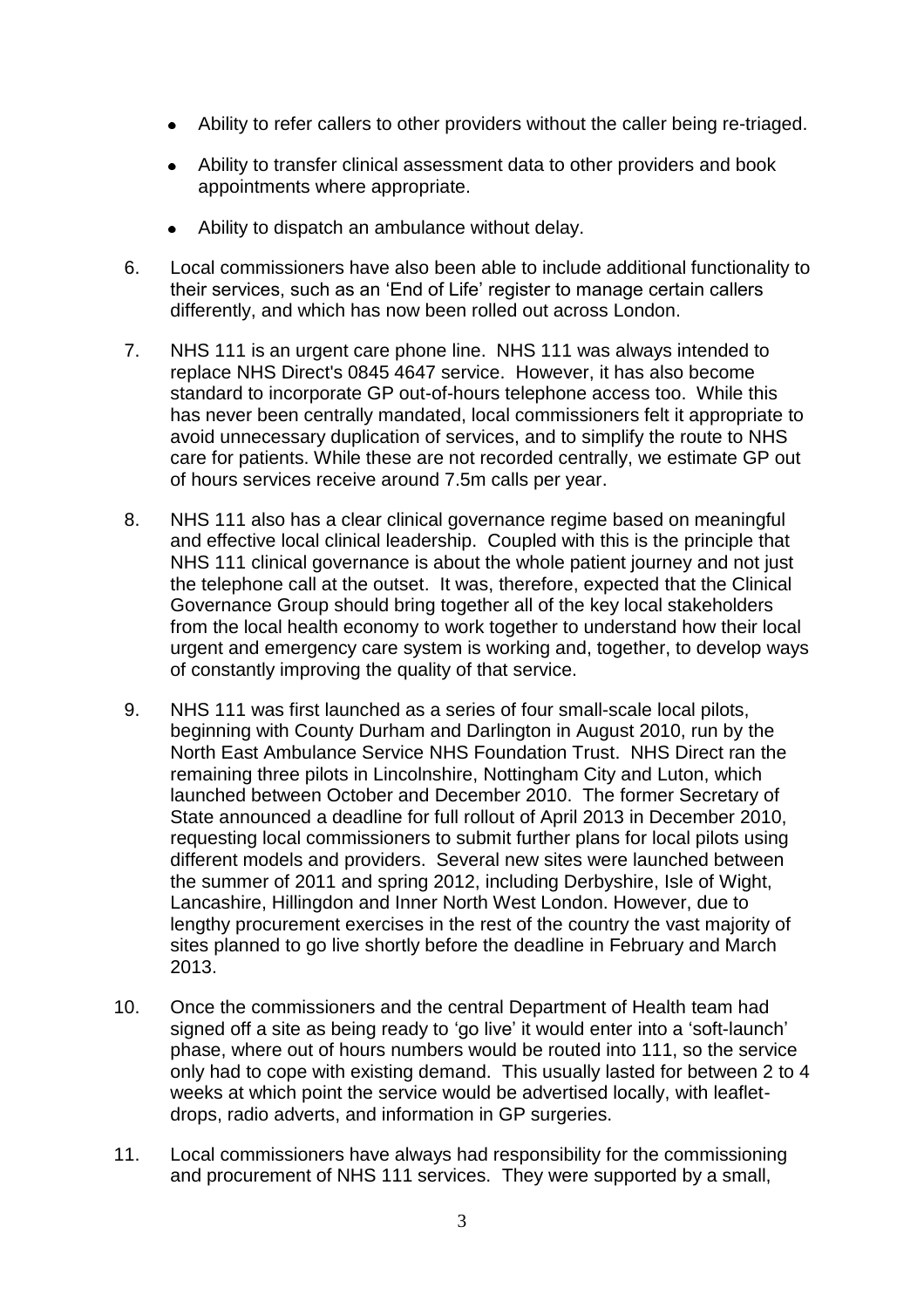subject matter expert team (i.e. telephony and call-centre experts) originally hosted under a 'flag of convenience' arrangement by the Department of Health. Responsibility for commissioning and procuring NHS 111 services passed from PCTs to CCGs as they became authorised during 2012/13. In November 2012, NHS England took responsibility for the operational oversight of NHS 111 roll-out and for the onward development of the 'policy'. It is now for local commissioners, supported by NHS England, to determine how this service should evolve.

## **111 Performance**

- 12. A number of 111 providers have provided a good service throughout; a number have provided a good service during the week but have struggled at weekends; and a small number have provided an unacceptable service on quality standards, especially at weekends.
- 13. Performance became a particularly significant the weekend before Easter, which raised serious concerns about the Easter weekend, at which point NHS England put in place tighter controls. Performance over the Easter weekend was still unacceptable in some areas, but was improved in others. Performance has continued to improve since then.
- 14. At the time of writing, there was a vastly improved picture of NHS 111 delivery across the country when compared to late March, and the Easter bank holiday, periods. Most providers are now hitting their Key Performance Indicators (KPI) for calls abandoned of under 5%, although the target of calls answered in under 60 seconds is still a struggle for a number of providers. However, the service is still fragile in a number of areas and many have needed contingency.

# **Delivery Programme Plan**

- 15. NHS England has put in place programme management arrangements, and strengthened internal management capacity, to ensure we continue to get the best delivery we can in future.
- 16. This programme will have two principal areas of focus:
	- i. Oversight of continuing day-to-day operational delivery including medium-term review of sustainability of service, a review of individual providers, overall provider landscape, service rollout and commissioning methods
	- ii. Longer-term strategy for the 111 service.
- 17. In addition, NHS England will commission a review to determine lessons learnt from the management and rollout process for 111 services. This will not only inform the delivery programme for NHS 111, it will also inform future similar programmes which may be undertaken by NHS England.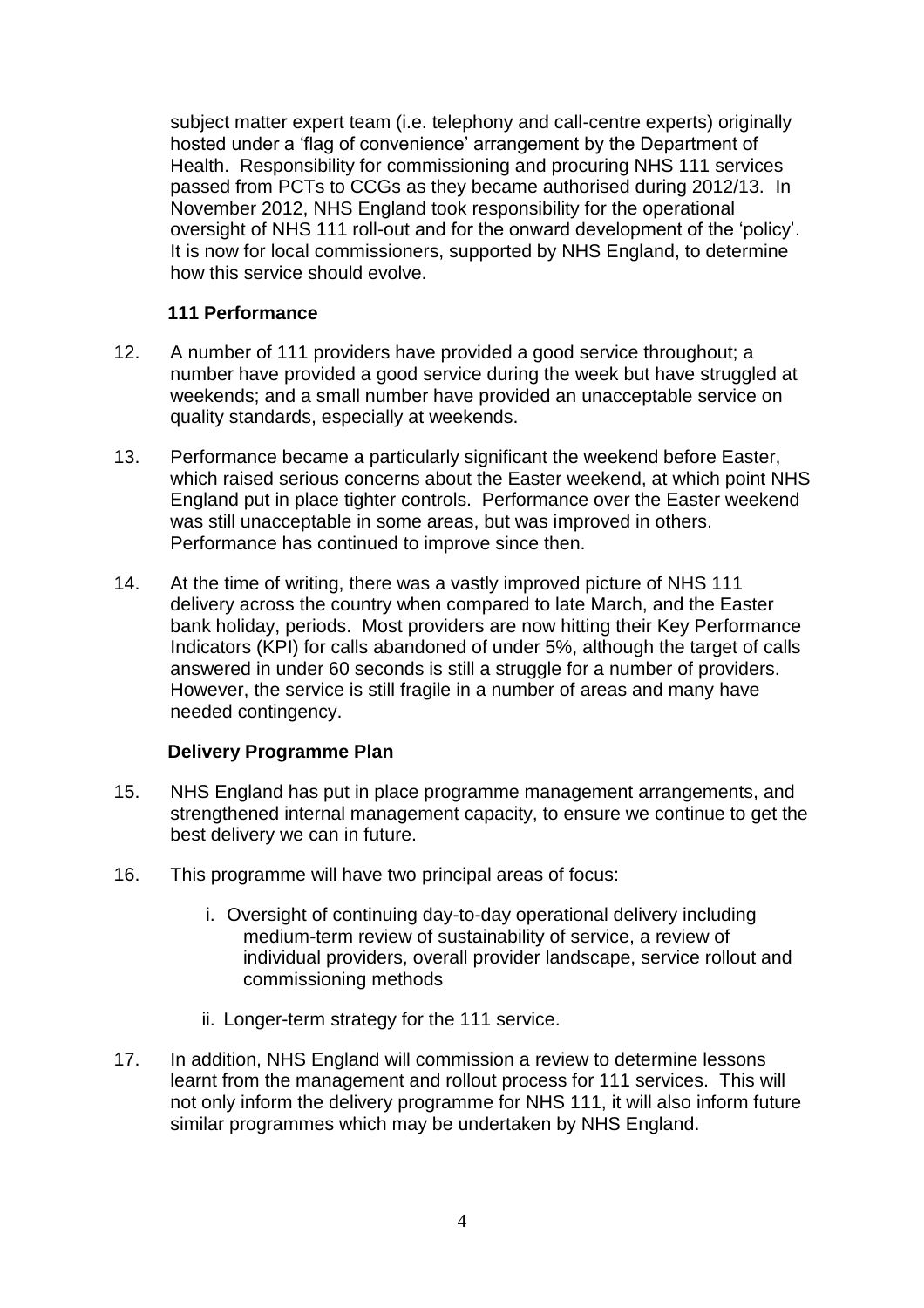## **i) Oversight of continuing day-to-day operational delivery**

- 18. It is important that NHS England continues to work with Clinical Commissioning Groups to stabilise those providers that have failed to deliver their 111 service as well as ensure those areas yet to go live are in a safe, and fit, state to do so. Each NHS England Regional Director has recently been asked to put in place additional assurances about delivery of the 111 service in their area. They will:
	- Identify whether the provider organisation has either significantly or consistently failed to deliver the appropriate quality standards;
	- For each in this category, work with the CCG commissioner to ensure that a full assessment of why these failures occurred is in place;
	- Agree with the provider and the relevant CCG a comprehensive plan which will swiftly deliver a quality service for patients and which meets the specification;
	- Agree a phased approach (again one where providers commit to delivering quality standards) for the reintroduction of the 111 service in places where parts of the service were suspended following recent capacity concerns;
	- Identify the phases which will take all sites which have already launched to full service and the measures in place to ensure quality standards will be maintained; and
	- Identify dates and appropriate assurances to support the final areas within their region which have not yet launched.
- 19. These actions will secure safe roll out of 111 across England by the end of the summer.

 The phase will include an urgent review of the sustainability of the current model of service into 2014. The ability of some providers to maintain delivery of these services will need to be thoroughly assessed and an appraisal of the likely market of providers undertaken. We also need to review the commissioning and oversight arrangements to ensure that they are fit for purpose. Given the interdependencies of a number of sites and providers this programme will need to be coordinated nationally and be able to respond quickly where any circumstances arise which would bring into question the ability to deliver a high quality service in any location. We need to be sure that the evidence that the specified service model can, in principle, meet the original stated objectives and whether any medium term modifications are necessary.

#### **ii) Longer-term strategy for the service**

20. NHS England will also review the long-term strategic direction for the future of NHS 111 services. We need to consider: